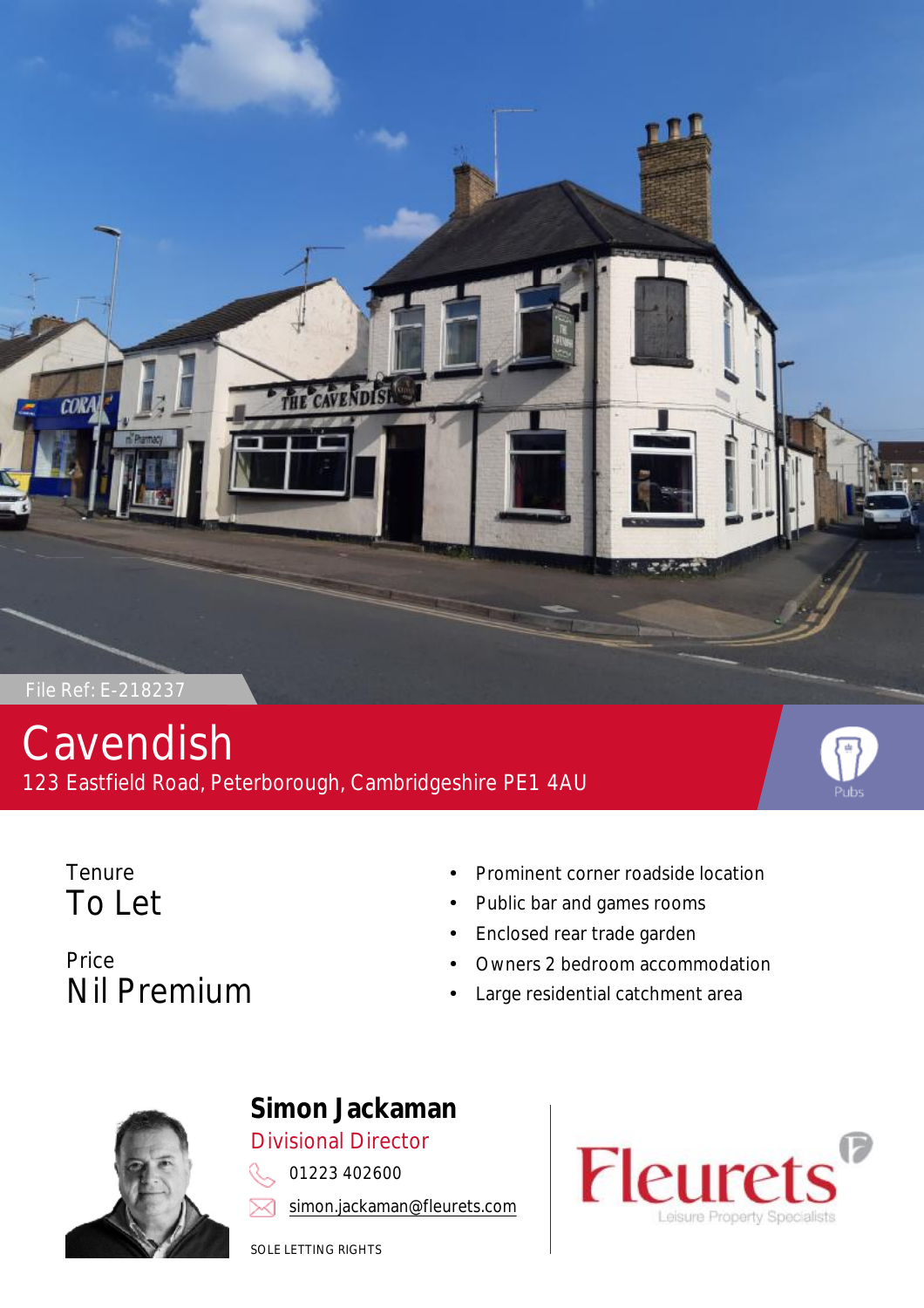# Cavendish

123 Eastfield Road, Peterborough, Cambridgeshire PE1 4AU





Google © Copyright (2022). All rights reserved.

### Location

The Cavendish is located to the east of the city centre and occupies a roadside position on the corner of Eastfield Road and Cavendish Street. The property is surrounded by predominantly residential dwellings and some commercial units nearby.

Peterborough is a city in East Anglia well known for its Cathedral, with a population of around 200,000 residents benefitting from excellent road and rail links to London and the Midlands. Housing and population in the area are expanding with a significant proportion of jobs being in financial services and distribution.

### **Description**

The property occupies a prominent corner position and is a two storey end terrace building of brick elevations with painted exteriors under a pitched slate roof. To the side and rear the accommodation has been extended with a single storey under a flat roof.

The owner's accommodation is on the first floor.



Google © Copyright (2022). All rights reserved.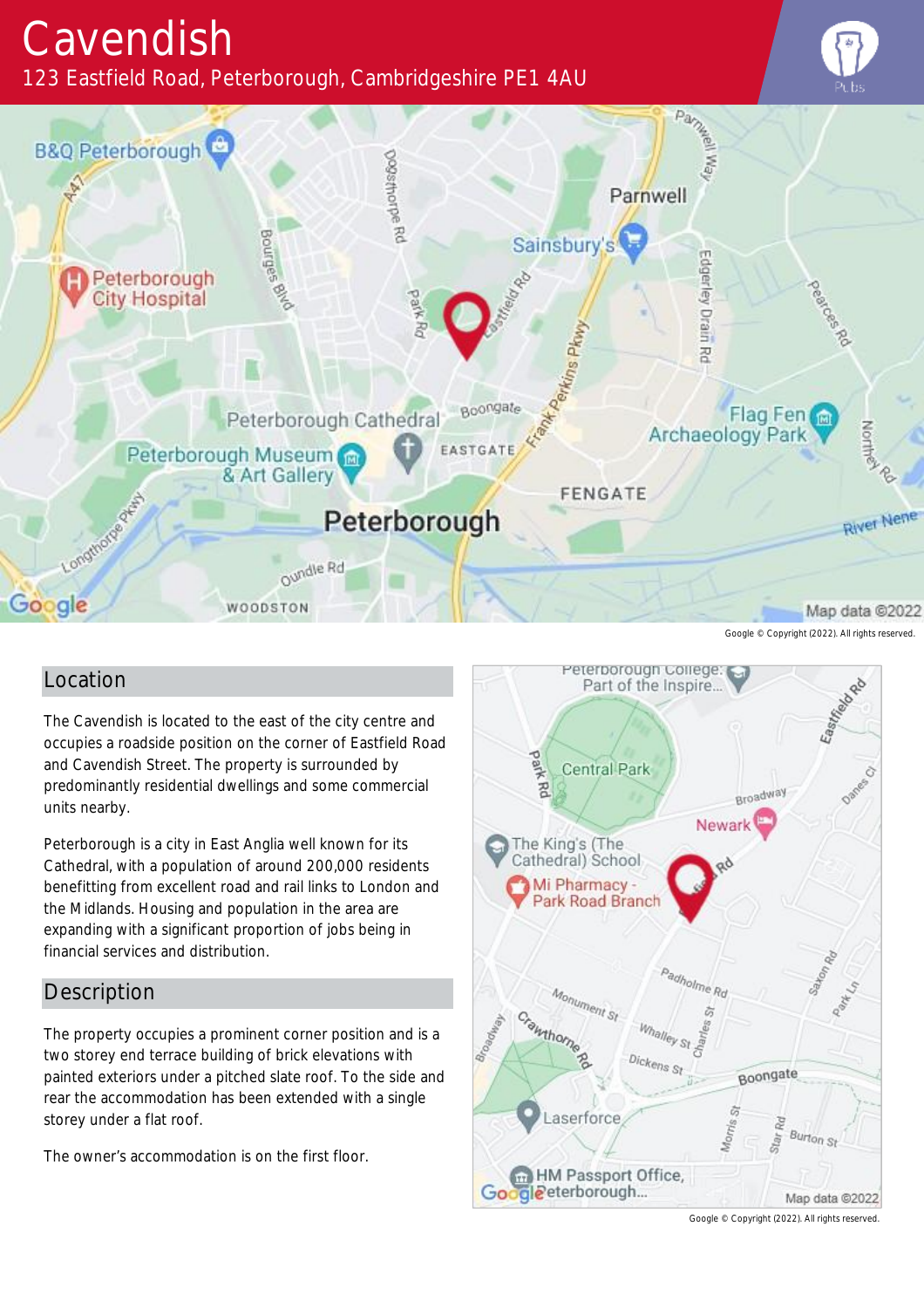



#### Viewing

Strictly by appointment only through Fleurets East office on 01223 402 600. Please note, this property is not trading further to lease expiry and is now closed.

#### **Trade**

No trade is warranted or sold and previous tenant's accounts are not available.

Formerly known as the Farmers Arms, currently closed, this was a popular community wet led freehouse serving this particular part of the city which is surrounded by extensive residential streets and housing.

A trade kitchen is available but would require investment.

#### Accommodation

#### Ground floor

Public areas - Front entrance lobby from the street provides access to public bar and games room.

Public bar, corner room with dual aspect windows for natural light. Bar servery. Room off for glass wash-up.

Games room, bar servery counter. Banquette seating. Space for pool table and dart throw.

Rear room, previously also used as a games area. Access to rear trade garden. Internal stairs to first floor.

Ladies and gentlemen's W.Cs.

Ancillary areas - Trade kitchen. Level beer cellar.

#### First floor

Owners accommodation - Located over the first floor and internally accessible.

Landing - Lounge, domestic kitchen, 2 double size bedrooms and family bathroom/W.C.

#### External

Rear trade garden, being enclosed with bench seating and side gate. Enclosed store area.

#### **Tenure**

Leasehold. A new full repairing and insuring lease for a proposed term of 20 years. Free of tie terms is available at a commencing rent of £25,000 per annum exclusive, subject to annual RPI increases and 5 yearly open market rent reviews.

#### Minimum Capital Required

Applicants must be able to demonstrate a minimum capital of £25,000 to cover stamp duty, land registry tax, one quarters rent in advance, landlords legal fees and working capital along with a required three month rent deposit.

#### Application Procedure

Applicants are requested to complete a Criterion Asset Management application form and provide a business plan, cash flow forecast and evidence of funding prior to interview. To obtain an application form contact Fleurets London Office on 0207 280 4700.

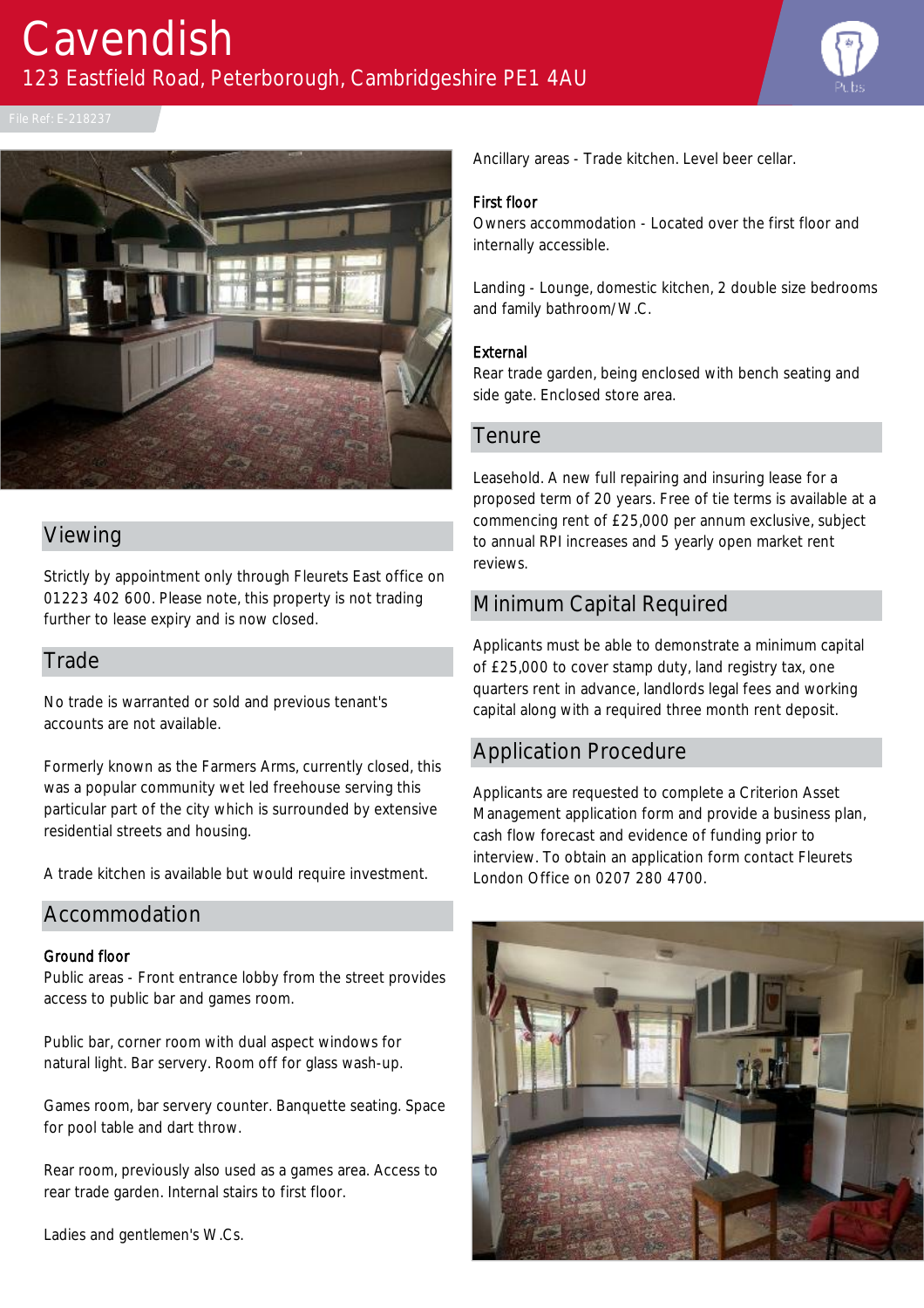

# Fixtures & Fittings

The majority of fixtures and fittings have been removed but any items remaining on the premises at the time of completion will be included in the letting. Any third party owned items, such as beer raising and cellar cooling equipment, branded items, gaming machines, pool tables etc. will be excluded. An inventory will not be provided. The vendors will not be required to move any such items that remain on the premises.

#### Licence

A premises licence prevails, the main licensable activities being:-

Sale by retail of alcohol for consumption on the premises: Monday to Saturday 10am - 11pm Sunday 12pm - 10:30pm

## Business Rates & Council Tax

The property is in an area administered by Peterborough City Council. The 2017 Rateable Value has been assessed at £3,200. 100% small business rates relief might apply to this property. The domestic accommodation is within Band A for council tax purposes.

### Planning

We have made enquiries with Peterborough City Council and can confirm that the property is not listed, nor does it lie within a conservation area. For further information please contact the local authority.

#### **Services**

We are advised that all mains services are connected to the property including gas fired central heating via radiators.

#### EPC

An Energy Performance Certificate is being prepared by our client and will be made available to prospective purchasers in due course.





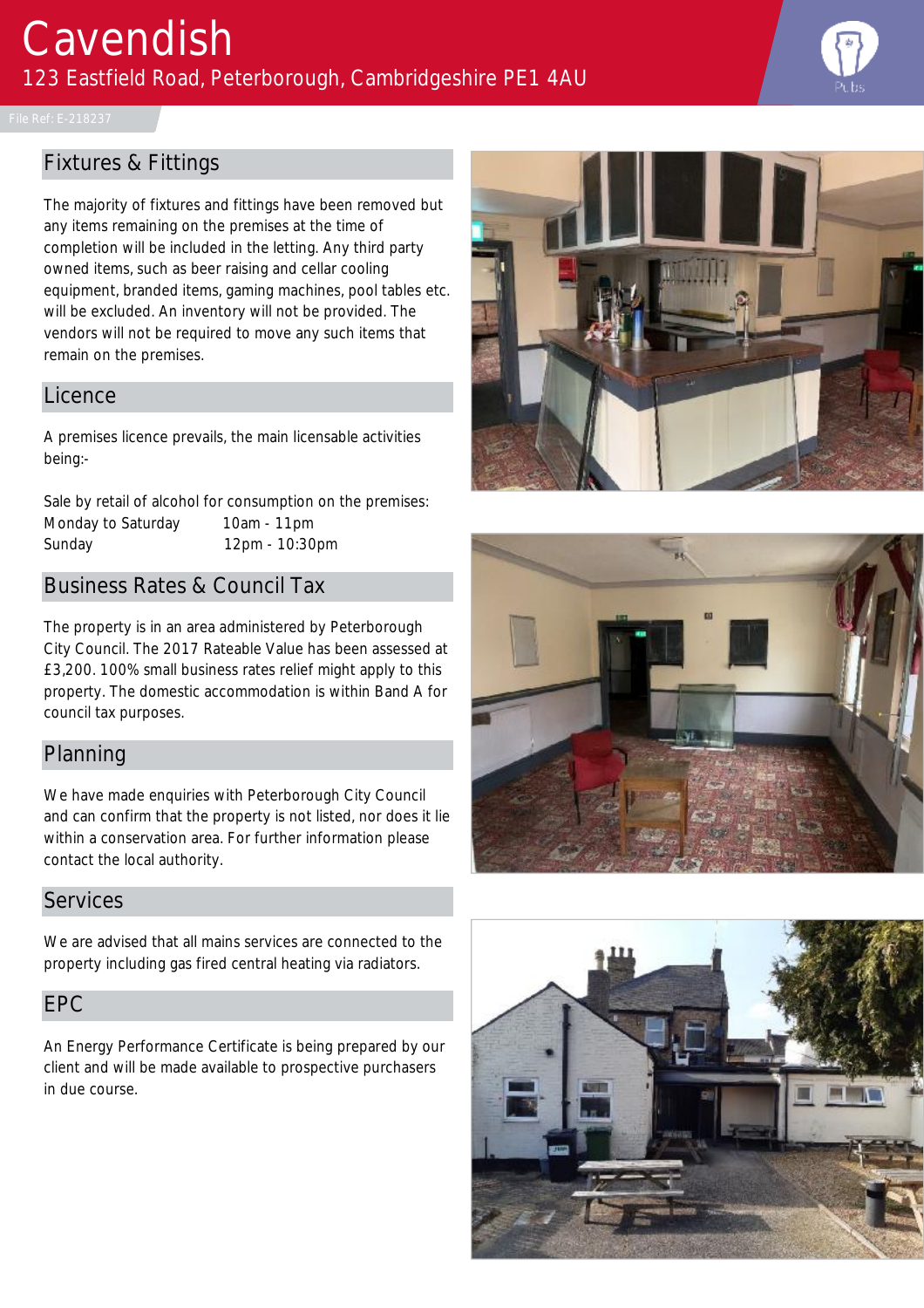

# Additional Information

- 1. Lessee will be responsible for the Landlord's legal costs estimated at £1,500.
- 2. All prices quoted and offers made shall be deemed to be exclusive of VAT and VAT will be added where applicable. In most cases VAT is reclaimable. Prospective purchasers should consult their Accountants or obtain professional advice in this respect.
- 3. Three month's rent deposit will be required, including an amount equivalent to VAT.

### VAT

All prices quoted and offers made shall be deemed to be exclusive of VAT and VAT will be added where applicable. In most cases VAT is reclaimable. Prospective purchasers should consult their accountant for professional advice in this respect.

# Money Laundering

The Money Laundering Regulations require us to conduct checks upon all Purchasers (including Tenants). Prospective Purchaser(s) will need to provide proof of identity and residence. For a Company any person owning more than 25% must provide the same.

#### Finance & Insurance

If you would like to take advantage of the knowledge and experience of a selection of firms who specialise in providing finance and insurance for licensed properties contact your local Fleurets office. A phone call may help to provide you with terms and/or cover, which best fits your requirements.